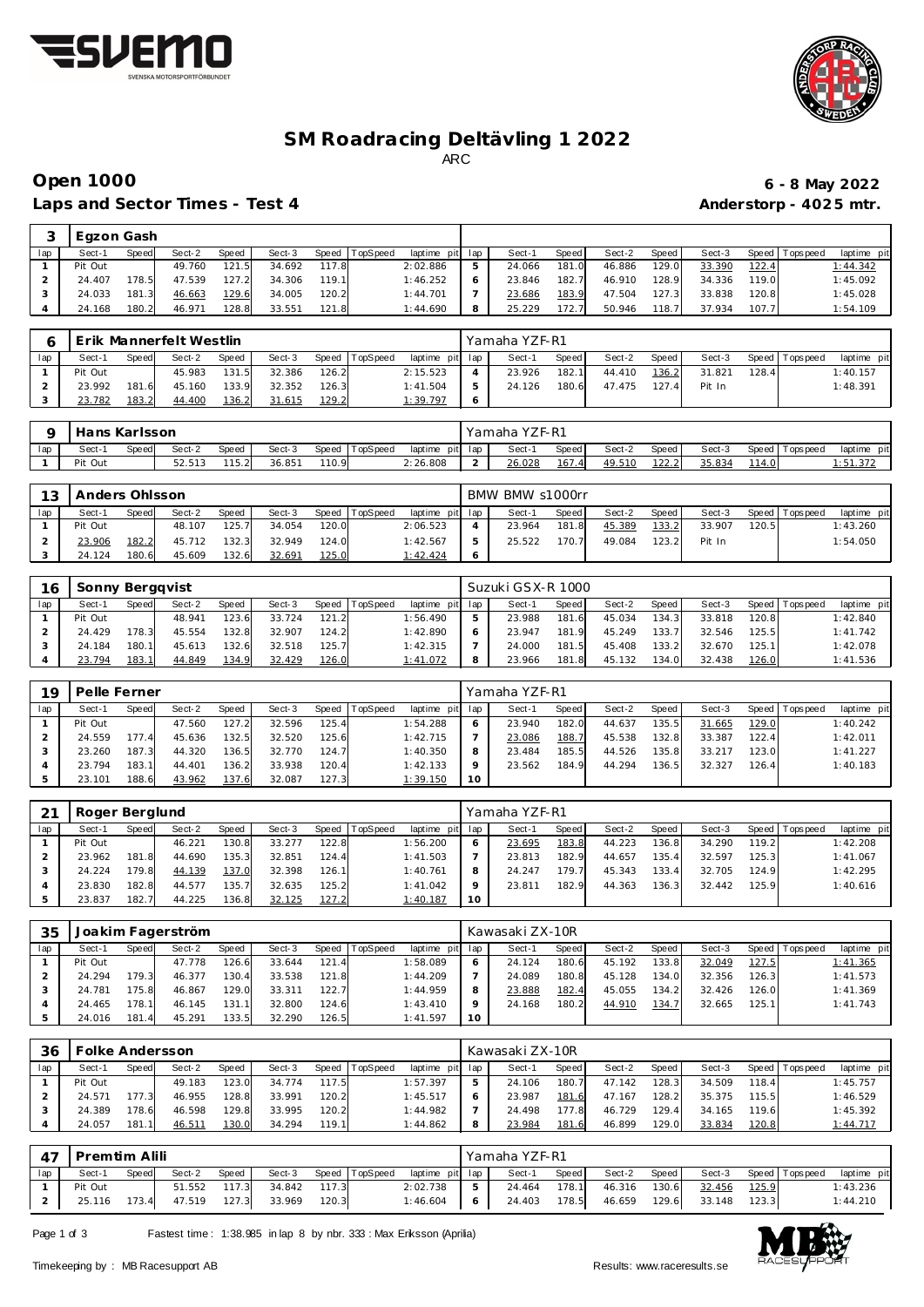



# **SM Roadracing Deltävling 1 2022** ARC

**Open 1000 6 - 8 May 2022** Anderstorp - 4025 mtr.

| Laps and Sector Times - Test 4 |  |  |
|--------------------------------|--|--|
|                                |  |  |

| $\sim$ | .730<br>24. | 176.1 | 46.942 | 128.8 | 33.669 | 121.4 | 1:45.341 |          | 24.582 | 177.2 | 46.011 | 131.4 | 32.666 | 125.1 | 1:43.259 |
|--------|-------------|-------|--------|-------|--------|-------|----------|----------|--------|-------|--------|-------|--------|-------|----------|
|        | 24.631      | 176.9 | 46.361 | 130.5 | 33.294 | 122.7 | 1:44.286 | $\Omega$ | 24.160 | 180.3 | 45.297 | 133.5 | 33.019 | 123.7 | 1:42.476 |
|        |             |       |        |       |        |       |          |          |        |       |        |       |        |       |          |

| .54 | Andrée Gruber |       |        |       |        |       |          |                 | Suzuki GSX-R 1000 |       |        |       |        |       |                 |             |
|-----|---------------|-------|--------|-------|--------|-------|----------|-----------------|-------------------|-------|--------|-------|--------|-------|-----------------|-------------|
| lap | Sect-′        | Speed | Sect-2 | Speed | Sect-3 | Speed | TopSpeed | laptime pit lap | Sect-1            | Speed | Sect-2 | Speed | Sect-3 |       | Speed Tops peed | laptime pit |
|     | Pit Out       |       | 46.230 | 130.8 | 33.581 | 121.7 |          | 2:00.131        | 23.872            | 182.5 | 45.402 | 133.2 | 32.954 | 124.0 |                 | 1:42.228    |
|     | 24.399        | 178.5 | 46.096 | 131.2 | 32.653 | 125.1 |          | 1:43.148        | 23.504            | 185.3 | 44.693 | 135.3 | 32.979 | 123.9 |                 | 1:41.176    |
|     | 24.055        | 181.1 | 45.092 | 134.1 | 32.828 | 124.5 |          | 1:41.975        | 23.588            | 184.  | Pit In |       | Pit In |       |                 | 2:39.228    |

| 60  | Freddie Svensson |       |        |       |        |       |                |                 | Honda CBR 1000RR |       |        |       |        |                 |             |
|-----|------------------|-------|--------|-------|--------|-------|----------------|-----------------|------------------|-------|--------|-------|--------|-----------------|-------------|
| lap | Sect-            | Speed | Sect-2 | Speed | Sect-3 |       | Speed TopSpeed | laptime pit lap | Sect-1           | Speed | Sect-2 | Speed | Sect-3 | Speed Tops peed | laptime pit |
|     | Pit Out          |       | 49.138 | 123.1 | 33.929 | 120.4 |                | : 56.128        | 24.665           | 176.6 | 50.539 | 119.7 | Pit In |                 | 1:53.568    |
|     | 25.186           | 173.0 | 47.759 | 126.6 | 33.125 | 123.4 |                | I: 46.070       |                  |       |        |       |        |                 |             |

|     | Danny Edling |       |        |       |        |       |          |                 |   | Kawasaki ZX-10R |       |        |       |        |       |                 |             |
|-----|--------------|-------|--------|-------|--------|-------|----------|-----------------|---|-----------------|-------|--------|-------|--------|-------|-----------------|-------------|
| lap | Sect-′       | Speed | Sect-2 | Speed | Sect-3 | Speed | TopSpeed | laptime pit lap |   | Sect-1          | Speed | Sect-2 | Speed | Sect-3 |       | Speed Tops peed | laptime pit |
|     | Pit Out      |       | 49.554 | 122.0 | 35.168 | 116.2 |          | 1:57.446        | 5 | 24.528          | 177.6 | 47.014 | 128.6 | 33.532 | 121.9 |                 | 1:45.074    |
|     | 25.064       | 173.8 | 47.454 | 127.4 | 34.843 | 117.3 |          | 1:47.361        |   | 24.573          | 177.3 | 47.617 | 127.0 | 33.884 | 120.6 |                 | 1:46.074    |
|     | 24.750       | 176.0 | 47.907 | 126.2 | 33.970 | 120.3 |          | 1:46.627        |   | 24.693          | 176.4 | 47.584 | 127.1 | 34.980 | 116.8 |                 | 1:47.257    |
|     | 24.720       | 176.2 | 47.669 | 126.9 | 34.581 | 118.2 |          | 1:46.970        | 8 | 24.221          | 179.8 | 46.754 | 129.4 | 32.983 | 123.9 |                 | 1:43.958    |

| 63  | Jocke Strömberg |       |        |        |        |       |                |                 |   | Suzuki GSX-R 1000 |       |        |        |        |       |                 |             |
|-----|-----------------|-------|--------|--------|--------|-------|----------------|-----------------|---|-------------------|-------|--------|--------|--------|-------|-----------------|-------------|
| lap | Sect-1          | Speed | Sect-2 | Speed  | Sect-3 |       | Speed TopSpeed | laptime pit lap |   | Sect-1            | Speed | Sect-2 | Speed  | Sect-3 |       | Speed Tops peed | laptime pit |
|     | Pit Out         |       | 47.155 | 128.3  | 32.773 | 124.7 |                | 1:58.784        | 5 | 25.486            | 170.9 | 46.211 | 130.9  | 32.264 | 126.6 |                 | 1:43.961    |
|     | 24.947          | 174.6 | 46.786 | 129.3  | 32.869 | 124.3 |                | 1:44.602        |   | 24.092            | 180.8 | 45.512 | 132.9  | 32.607 | 125.3 |                 | 1:42.211    |
|     | 24.191          | 180.1 | 45.282 | 133.6  | 31.826 | 128.4 |                | 1:41.299        |   | 24.232            | 179.8 | 45.666 | 132.41 | 34.013 | 120.1 |                 | 1:43.911    |
|     | 23.949          | 181.9 | 45.640 | 132.51 | 32.430 | 126.0 |                | 1:42.019        | 8 | 24.229            | 179.8 | 46.672 | 129.6  | Pit In |       |                 | 1:48.339    |

| 76  | i Björn Enghag |       |        |       |        |       |          |                 |   | Kawasaki ZX-10R |       |        |         |        |       |                 |             |
|-----|----------------|-------|--------|-------|--------|-------|----------|-----------------|---|-----------------|-------|--------|---------|--------|-------|-----------------|-------------|
| lap | Sect-′         | Speed | Sect-2 | Speed | Sect-3 | Speed | TopSpeed | laptime pit lap |   | Sect-1          | Speed | Sect-2 | Speed I | Sect-3 |       | Speed Tops peed | laptime pit |
|     | Pit Out        |       | 46.714 | 129.5 | 32.997 | 123.8 |          | 1:53.331        |   | 25.115          | 173.4 | 45.595 | 132.6   | 33.239 | 122.9 |                 | 1:43.949    |
|     | 24.083         | 180.9 | 46.858 | 129.1 | 32.724 | 124.9 |          | 1:43.665        |   | 23.969          | 181.7 | 45.333 | 133.4   | 33.143 | 123.3 |                 | 1:42.445    |
|     | 24.010         | 181.4 | 44.768 | 135.1 | 32.527 | 125.6 |          | 1:41.305        |   | 23.933          | 182.0 | 45.811 | 132.0   | Pit In |       |                 | 1:48.759    |
|     | 23.900         | 182.3 | 45.244 | 133.7 | 32.816 | 124.5 |          | 1:41.960        | 8 |                 |       |        |         |        |       |                 |             |

| 80  | Stefan Thomson |        |        |       |        |       |          |             |     | Yamaha YZF-R1 |        |        |       |        |       |                 |             |
|-----|----------------|--------|--------|-------|--------|-------|----------|-------------|-----|---------------|--------|--------|-------|--------|-------|-----------------|-------------|
| lap | Sect-1         | Speed  | Sect-2 | Speed | Sect-3 | Speed | TopSpeed | laptime pit | lap | Sect-1        | Speed  | Sect-2 | Speed | Sect-3 |       | Speed Tops peed | laptime pit |
|     | Pit Out        |        | 50.989 | 118.6 | 35.745 | 114.3 |          | 2:03.224    |     | Pit Out       |        | 50.655 | 119.4 | 34.546 | 118.3 |                 | 3:18.525    |
|     | 24.847         | 175.3  | 47.972 | 126.1 | 34.648 | 117.9 |          | 1:47.467    |     | 24.377        | 178.7  | 48.324 | 125.2 | 34.258 | 119.3 |                 | 1:46.959    |
|     | 24.783         | 175.8  | 47.639 | 127.0 | 34.249 | 119.3 |          | 1:46.671    |     | 24.542        | 177.51 | 47.184 | 128.2 | 33.687 | 121.3 |                 | 1:45.413    |
|     | 24.738         | 176.11 | 47.665 | 126.9 | Pit In |       |          | 1:47.699    | 8   |               |        |        |       |        |       |                 |             |

| -83 | Rickard Carlsson |       |        |       |        |       |          |                 | Suzuki GSX-R 1000 |       |        |       |        |       |                   |             |
|-----|------------------|-------|--------|-------|--------|-------|----------|-----------------|-------------------|-------|--------|-------|--------|-------|-------------------|-------------|
| 1a  | Sect-1           | Speed | Sect-2 | Speed | Sect-3 | Speed | TopSpeed | laptime pit lap | Sect-1            | Speed | Sect-2 | Speed | Sect-3 |       | Speed   Tops peed | laptime pit |
|     | Pit Out          |       | 55.029 | 109.9 | 38.136 | 107.1 |          | 2:12.530        | 26.291            | 165.7 | 51.102 | 118.4 | 38.380 | 106.5 |                   | 1:55.773    |
|     | 26.319           | 165.5 | 51.752 | 116.9 | 37.415 | 109.2 |          | 1:55.486        |                   |       |        |       |        |       |                   |             |

| 84  | Leif Johansson |       |        |       |        |       |                |                 |   | Yamaha YZF-R1 |       |        |               |        |               |                 |             |
|-----|----------------|-------|--------|-------|--------|-------|----------------|-----------------|---|---------------|-------|--------|---------------|--------|---------------|-----------------|-------------|
| lap | Sect-1         | Speed | Sect-2 | Speed | Sect-3 |       | Speed TopSpeed | laptime pit lap |   | Sect-1        | Speed | Sect-2 | Speed         | Sect-3 |               | Speed Tops peed | laptime pit |
|     | Pit Out        |       | 47.738 | 126.7 | 33.841 | 120.7 |                | 2:00.815        |   | 23.978        | 181.7 | 44.606 | 135.6         | 33.413 | 122.3         |                 | 1:41.997    |
|     | 24.119         | 180.6 | 45.211 | 133.8 | 33.001 | 123.8 |                | 1:42.331        |   | 24.058        | 181.1 | 45.345 | 133.4         | 34.830 | 117.3         |                 | 1:44.233    |
|     | 24.121         | 180.6 | 44.634 | 135.5 | 33.232 | 123.0 |                | 1:41.987        |   | 23.908        | 182.2 | 44.744 | 135.2         | 33.547 | 121.8         |                 | 1:42.199    |
|     | 24.524         | 177.6 | 46.502 | 130.1 | 32.788 | 124.6 |                | 1:43.814        | 8 | 23.887        | 182.4 | 44.567 | <u> 135.7</u> | 32.659 | <u> 125.1</u> |                 | 1:41.113    |

| 93  | Patrik Andersson |              |        |       |        |       |          |             |     |         |       |        |       |        |              |            |             |
|-----|------------------|--------------|--------|-------|--------|-------|----------|-------------|-----|---------|-------|--------|-------|--------|--------------|------------|-------------|
| lap | Sect-1           | Speed        | Sect-2 | Speed | Sect-3 | Speed | TopSpeed | laptime pit | lap | Sect-   | Speed | Sect-2 | Speed | Sect-3 | Speed $\tau$ | Tops pee d | laptime pit |
|     | Pit Out          |              | 45.907 | 131.7 | 32.712 | 124.9 |          | 1:53.132    |     | 24.010  | 181.4 | 46.517 | 130.0 | 33.544 | 121.8        |            | 1:44.071    |
|     | 23.381           | 186.3        | 44.252 | 136.7 | 32.971 | 123.9 |          | 1:40.604    |     | 23.71'  | 183.7 | 48.596 | 124.5 | Pit In |              |            | 1:47.467    |
|     | 23.504           | 185.3        | 44.017 | 137.4 | 32.938 | 124.1 |          | 1:40.459    |     | Pit Out |       | 45.303 | 133.5 | 32.597 | 125.3        |            | 2:15.051    |
|     | 23.168           | <u>188.0</u> | 45.168 | 133.9 | 32.991 | 123.9 |          | 1:41.327    |     | 23.427  | 185.9 | 45.331 | 133.4 | 33.322 | 122.6        |            | 1:42.080    |

| 98  | Paul Aastad |       |              |       |        |       |                       |                 |     | Kawasaki ZX-10R |       |              |       |              |       |                   |             |
|-----|-------------|-------|--------------|-------|--------|-------|-----------------------|-----------------|-----|-----------------|-------|--------------|-------|--------------|-------|-------------------|-------------|
| lap | Sect-1      | Speed | Sect-2       | Speed |        |       | Sect-3 Speed TopSpeed | laptime pit lap |     | Sect-1          | Speed | Sect-2       | Speed | Sect-3       |       | Speed   Tops peed | laptime pit |
|     | Pit Out     |       | 49.346       | 122.6 | 34.886 | 117.1 |                       | 1:58.314        | - 5 | 24.485          | 177.9 | 46.093 131.2 |       | 33.182       | 123.1 |                   | 1:43.760    |
|     | 25.301      | 172.2 | 47.600 127.1 |       | 33.364 | 122.5 |                       | $1:46.265$ 6    |     | 24.481          | 177.9 | 46.029       | 131.4 | 33.316 122.6 |       |                   | 1:43.826    |

Page 2 of 3 Fastest time: 1:38.985 in lap 8 by nbr. 333 : Max Eriksson (Aprilia)